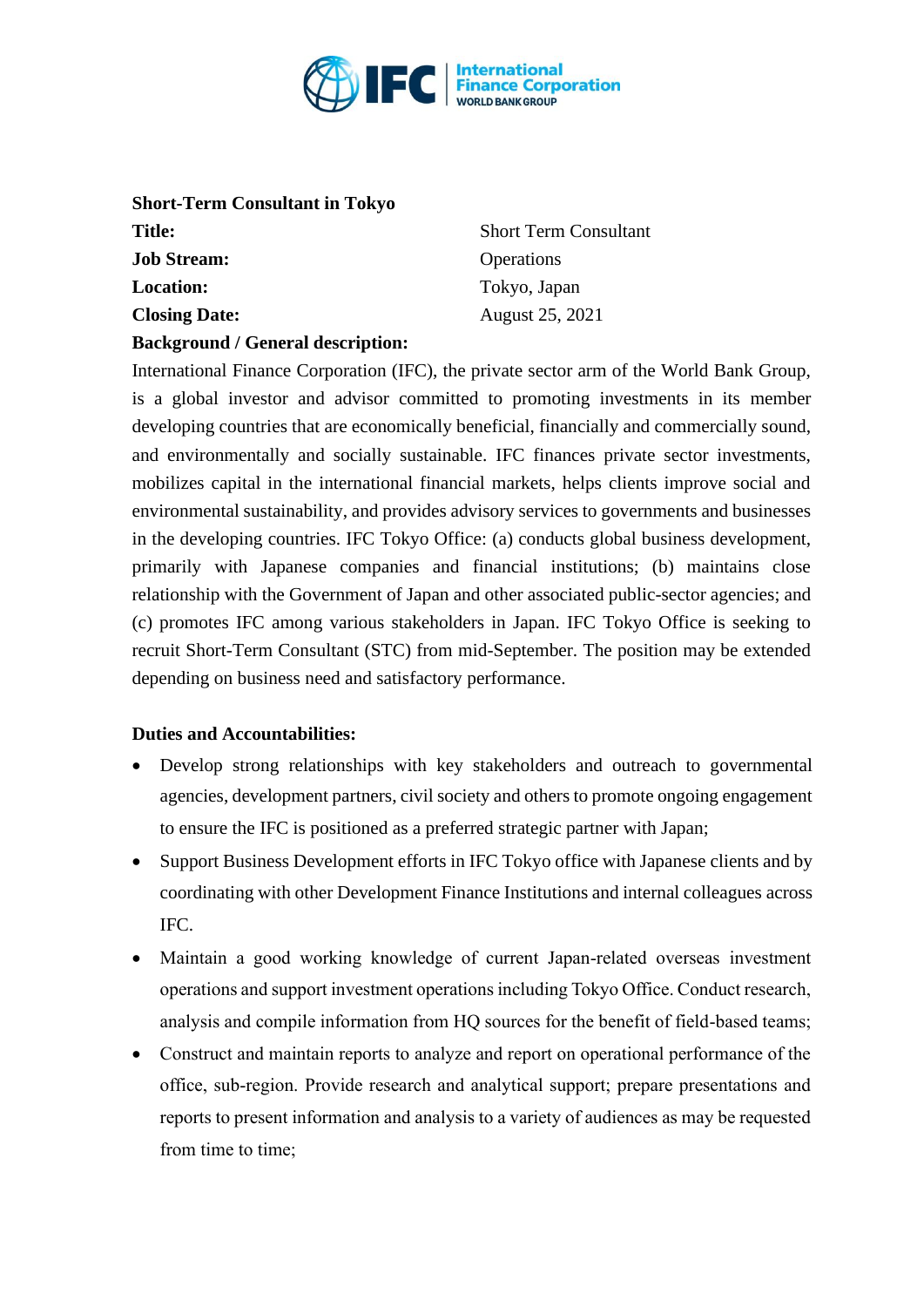

- Extract, manipulate and present data from internal and external databases for different audiences to a high degree of accuracy and consistency. He/she will be the 'go-to' person for data/research for the Director. Prepare progress reports, presentations, and any other documentation or materials required for country/regional portfolio, business plans, work programs and interim reviews, etc.;
- Review and screening of relevant documents/reports for consistency with country strategies;
- Coordinate and manage large events such as senior visits and key marketing events;
- Analyzes and advises on risk identification and mitigation; monitors current events, public opinion, social and political issues, etc. related to IFC Japan activities, and helps determine strategic responses;
- Writes, edits, and disseminates routine and complex communication products (e.g., media packets, news releases, brochures, Q&As, presentations, briefing notes, online and social media content, speeches, etc.);
- Assist the Director with overall project management, planning and monitoring of deliverables to ensure timely and quality delivery of the work program; and
- •

## **Selection Criteria**

- Master's degree with 2 years of experience or Bachelor degree with 4 years of experience
- Experience with the development institution, and/or the private sector (preferably in the field of development finance)
- Strong organizational, administrative, project and task management skills;
- High levels of energy and resourcefulness; problem solving and learning ability; strong attention to detail and quality;
- Outstanding inter-personal skills, judgment and discretion in handling sensitive matters;
- Experience in business development and possess client management skills;
- Basic understanding of analyzing financial statements, understand broad market industry trends both in Japan and Emerging Markets;
- Advanced Word, Excel, PowerPoint and database skills;
- Excellent writing and oral communication skills; able to prepare and edit basic and complex communication products for traditional and online media in a clear, concise style, and in a timely manner.